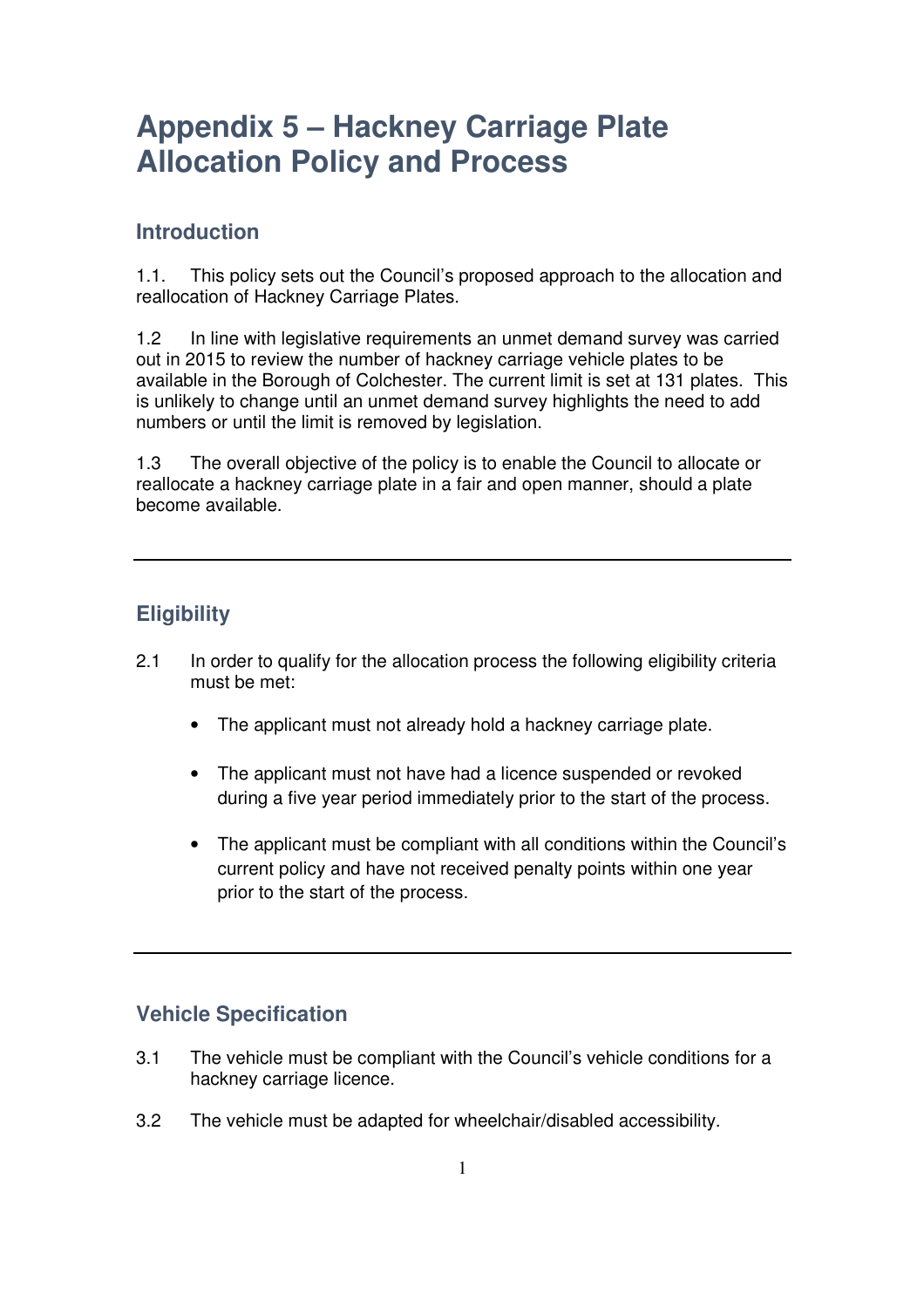## **Appendix 5 – Hackney Carriage Plate Allocation Policy and Process**

3.3 The vehicle must meet the Council's current policy in terms of age and specification at first registration.

#### **Process**

- 4.1 All persons who have indicated an interest will be notified of a plate becoming available and the relevant process. A notice will be placed on the Colchester Borough Council website. This will detail the process and indicate a closing date for registration to apply and be entered in a randomly generated draw.
- 4.2 Those who apply and meet the relevant criteria detailed above will be entered into a draw that will consist of an excel based programme to randomly pick an applicant.
- 4.3 To avoid any ambiguity the draw will be carried out at a meeting of the Licensing Sub-Committee at a specified date and time.
- 4.4 The number of draws will depend on the number of plates available.

#### **Timescales**

- 5.1 The Licensing Team will notify the successful applicant within one week of the draw.
- 5.2 The successful applicant will need to carry out the full application process within 28 days of the notification. Failure to do so will result in another draw being held at the next Licensing Sub-Committee meeting.

### **Conditions**

6.1 The plate that is newly re-issued cannot be sold or transferred for a period of five years from issue.